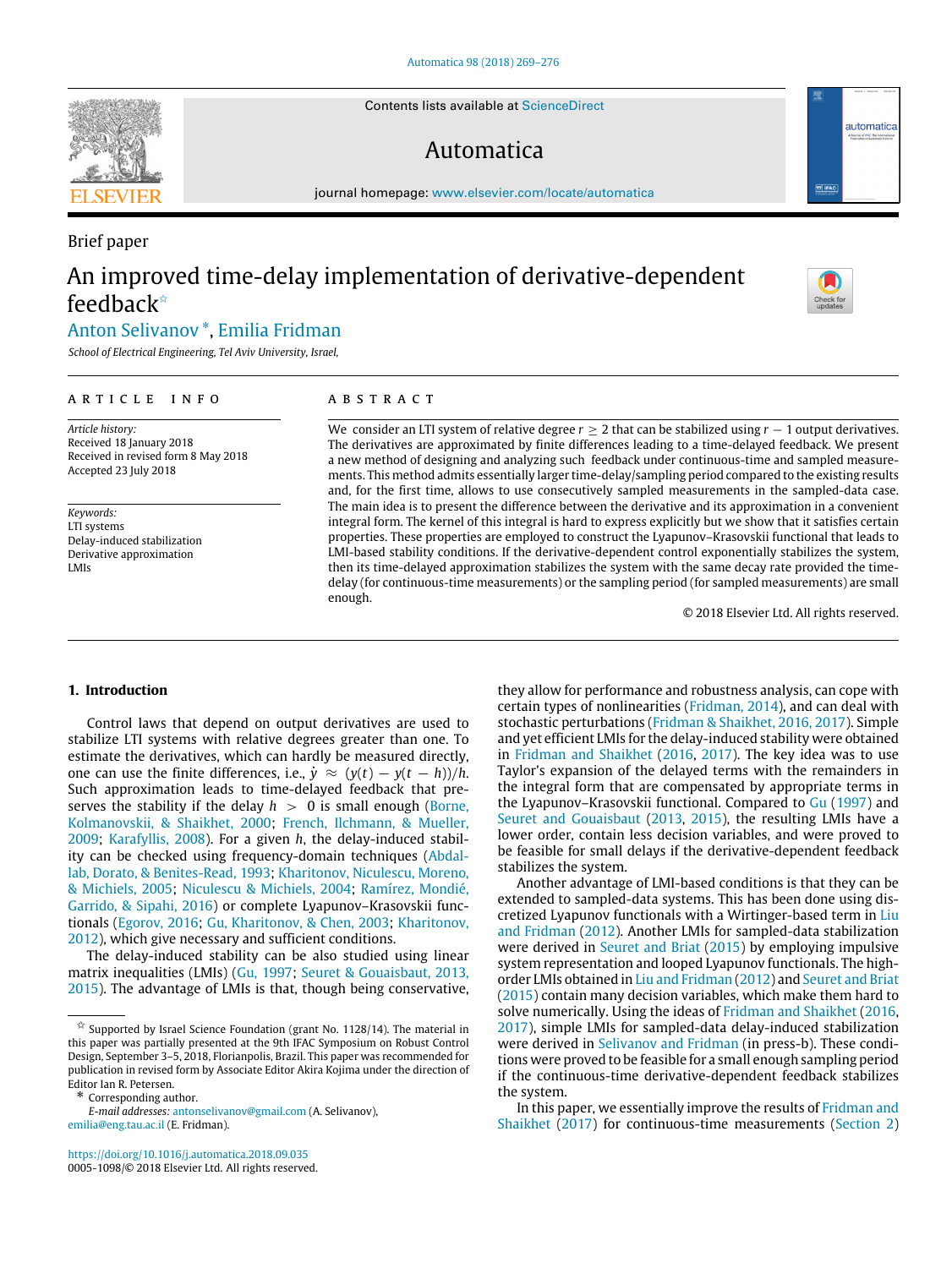and the results of [Selivanov](#page-7-13) [and](#page-7-13) [Fridman](#page-7-13) (in press-b) for sampled measurements ([Section 3](#page-4-0)). Namely, we derive simple LMIs that are feasible for significantly larger values of time-delay ([Remark 2\)](#page-4-1) and sampling period ([Remark 3](#page-6-5)). Such improvement is achieved using an original integral representation of the difference between the derivative and its approximation [\(Proposition 1](#page-1-1)). The kernel of this integral is hard to express explicitly but we show that it satisfies certain properties ([Proposition 2\)](#page-2-0). These properties are employed to construct Lyapunov–Krasovskii terms that bound the approximation errors and lead to LMI-based stability conditions. Compared to [Fridman](#page-7-14) [and](#page-7-14) [Shaikhet](#page-7-14) ([2017\)](#page-7-14) and [Selivanov](#page-7-13) [and](#page-7-13) [Fridman](#page-7-13) (in press-b), such approach leads to a more natural design of the controller gains in the delayed feedback. Moreover, the considered sampled-data delayed controller uses *consecutive* measurements, while [Selivanov](#page-7-13) [and](#page-7-13) [Fridman](#page-7-13) (in press-b) used *distant* measurements (cf. [\(25\)](#page-4-2) and [\(29\)\)](#page-6-6). All these improvements allow to use less memory and slower sampling when one uses time-delays to implement derivative-dependent feedback. Finally, we show that if the derivative-dependent controller exponentially stabilizes the system with a decay rate  $\alpha' > 0$ , then the LMIs are feasible for any decay rate  $\alpha\,<\,\alpha'$  and small enough time-delay/sampling period.

The part of this paper corresponding to the sampled-data implementation of the first order derivative was presented in [Selivanov](#page-7-15) [and](#page-7-15) [Fridman](#page-7-15) ([2018\)](#page-7-15). These results were used in [Selivanov](#page-7-16) [and](#page-7-16) [Fridman](#page-7-16) (in press-a) to study sampled-data implementation of PID control.

**Notations.**  $\mathbb{N}_0 = \mathbb{N} \cup \{0\}$ ,  $\mathbf{1}_r = [1, \ldots, 1]^T \in \mathbb{R}^r$ ,  $I_m \in \mathbb{R}^{m \times m}$  is the identity matrix,  $\otimes$  stands for the Kronecker product,  $\mathrm{diag}[R_i]_{i=1}^{r-1}$  is the block-diagonal matrix with  $R_i$  being on the diagonal,  $0 < P \in$ R *<sup>n</sup>*×*<sup>n</sup>* denotes that *P* is symmetric and positive-definite, *C i* is a class of *i* times continuously differentiable functions.

## *Auxiliary lemmas.*

<span id="page-1-11"></span>**Lemma 1** (*Exponential Wirtinger Inequality, [Selivanov](#page-7-17) [&](#page-7-17) [Fridman,](#page-7-17) [2016](#page-7-17)*). Let  $f : [a, b] \rightarrow \mathbb{R}^n$  be an absolutely continuous function *with a square integrable first order derivative such that*  $f(a) = 0$  *or*  $f(b) = 0$ . Then

$$
\int_a^b e^{2\alpha t} f^T(t)Wf(t) dt \le e^{2|\alpha|(b-a)} \frac{4(b-a)^2}{\pi^2} \int_a^b e^{2\alpha t} f^T(t)Wf(t) dt
$$
  
for any  $\alpha \in \mathbb{R}$  and  $0 \le W \in \mathbb{R}^{n \times n}$ .

**Lemma 2** (*Jensen's Inequality, [Solomon](#page-7-18) [&](#page-7-18) [Fridman,](#page-7-18) [2013](#page-7-18)*)**.** *Let* ρ :  $[a, b] \rightarrow [0, \infty)$  and  $f : [a, b] \rightarrow \mathbb{R}^n$  be such that the integration *concerned is well-defined. Then for any*  $0 < Q \in \mathbb{R}^{n \times n}$ ,

$$
\left[\int_a^b \rho(s)f(s) ds\right]^T Q \left[\int_a^b \rho(s)f(s) ds\right]
$$
  

$$
\leq \int_a^b \rho(s) ds \int_a^b \rho(s)f^T(s)Qf(s) ds.
$$

### <span id="page-1-0"></span>**2. Continuous-time control**

Consider the LTI system

<span id="page-1-5"></span>
$$
\dot{x}(t) = Ax(t) + Bu(t),
$$
  
\n
$$
y(t) = Cx(t),
$$
  
\n
$$
x \in \mathbb{R}^n, u \in \mathbb{R}^m, y \in \mathbb{R}^l
$$
\n(1)

with relative degree  $r > 2$ , i.e.,

<span id="page-1-2"></span>
$$
CA^{i}B = 0, \quad i = 0, 1, ..., r - 2, \qquad CA^{r-1}B \neq 0.
$$
 (2)

Relative degree is how many times the output *y*(*t*) needs to be differentiated before the input *u*(*t*) appears explicitly. In particular, [\(2\)](#page-1-2) implies

<span id="page-1-3"></span>
$$
y^{(i)} = CA^i x, \quad i = 0, 1, ..., r - 1.
$$
 (3)

To prove  $(3)$ , note that it is trivial for  $i = 0$  and, if it has been proved for  $i < r - 1$ , it holds for  $i + 1$ :

$$
y^{(i+1)} = (y^{(i)})' \stackrel{(3)}{=} (CA^i x)' \stackrel{(1)}{=} CA^i [Ax + Bu] \stackrel{(2)}{=} CA^{i+1}x.
$$

For LTI systems with relative degree *r*, it is common to look for a stabilizing controller of the form

<span id="page-1-4"></span>
$$
u(t) = \bar{K}_0 y(t) + \bar{K}_1 y^{(1)}(t) + \dots + \bar{K}_{r-1} y^{(r-1)}(t).
$$
 (4)

**Remark 1.** The control law [\(4\)](#page-1-4) essentially reduces the system's relative degree from  $r \geq 2$  to  $r = 1$ . Indeed, due to [\(2\),](#page-1-2) the transfer matrix of  $(1)$  has the form

$$
W(s) = \frac{\beta_r s^{n-r} + \dots + \beta_n}{s^n + \alpha_1 s^{n-1} + \dots + \alpha_n}
$$
  
with  $\beta$ ,  $CA^{r-1}P$ ,  $(A, T\text{-b})$  with  $\hat{K}$ ,  $(A) + \hat{K}$ ,  $(1)(A) + \hat{K}$ 

with  $\beta_r = CA^{r-1}B \neq 0$ . Taking  $u(t) = \hat{K}_0 u_0(t) + \hat{K}_1 u_0^{(1)}(t) + \cdots$  $\hat{K}_{r-1}u_0^{(r-1)}(t)$ , one has

$$
\tilde{y}(s) = \frac{(\beta_r s^{n-r} + \dots + \beta_n)(\hat{K}_{r-1} s^{r-1} + \dots + \hat{K}_0)}{s^n + \alpha_1 s^{n-1} + \dots + \alpha_n} \tilde{u}_0(s),
$$

where  $\tilde{y}$  and  $\tilde{u}_0$  are the Laplace transforms of  $y$  and  $u_0$ . If  $\beta_r \hat{K}_{r-1} \neq 0$ 0, the latter system has relative degree one. If it can be stabilized by  $u_0 = Ky$  then [\(1\)](#page-1-5) can be stabilized by [\(4\)](#page-1-4) with  $\bar{K}_i = \hat{K}_i K$ .

The controller  $(4)$  depends on the output derivatives, which are hard to measure directly. Instead, the derivatives can be approximated by finite-differences  $\tilde{y}_i(t) \approx y^{(i)}(t)$ :

<span id="page-1-8"></span>
$$
\tilde{y}_0(t) = y(t), \n\tilde{y}_i(t) = \frac{\tilde{y}_{i-1}(t) - \tilde{y}_{i-1}(t-h)}{h} \n= \frac{1}{h^i} \sum_{k=0}^i {i \choose k} (-1)^k y(t - kh), \quad i \in \mathbb{N}
$$
\n(5)

with a delay  $h > 0$  and the binomial coefficients  $\binom{i}{k} = \frac{i!}{k!(i-k)!}$ . Replacing  $y^{(i)}$  in [\(4\)](#page-1-4) with their approximations  $\tilde{y}_i$ , we obtain the delay-dependent control

<span id="page-1-7"></span>
$$
u(t) = \sum_{i=0}^{r-1} \bar{K}_i \tilde{y}_i(t) \stackrel{(5)}{=} \sum_{i=0}^{r-1} K_i y(t - ih), \tag{6}
$$

where we set<sup>[1](#page-1-6)</sup>  $y(t) = y(0)$  for  $t < 0$  and

<span id="page-1-10"></span>
$$
K_i = (-1)^i \sum_{j=i}^{r-1} {j \choose i} \frac{1}{h^j} \bar{K}_j, \quad i = 0, \dots, r-1.
$$
 (7)

If  $(1)$  can be stabilized by the derivative-dependent control  $(4)$ , then it can be stabilized by the delay-dependent control  $(6)$  with small enough delays ([French](#page-6-1) [et](#page-6-1) [al.,](#page-6-1) [2009](#page-6-1)). In this section, we derive simple and yet efficient LMIs that allow to obtain appropriate value of the delay  $h > 0$ . The first step is to present the approximation error  $y^{(i)}(t) - \tilde{y}_i(t)$  in a convenient form suitable for the analysis via Lyapunov–Krasovskii functionals.

<span id="page-1-1"></span>**Proposition 1.** *If*  $y \in C^i$  and  $y^{(i)}$  is absolutely continuous with  $i \in \mathbb{N}$ , *then*  $\tilde{y}_i$  *defined in* [\(5\)](#page-1-8) *satisfies* 

<span id="page-1-9"></span>
$$
\tilde{y}_i(t) = y^{(i)}(t) - \int_{t-ih}^t \varphi_i(t-s) y^{(i+1)}(s) \, ds,\tag{8}
$$

<span id="page-1-6"></span><sup>&</sup>lt;sup>1</sup> Then  $y^{(i)}(0)$  with  $i > 0$  are approximated by 0.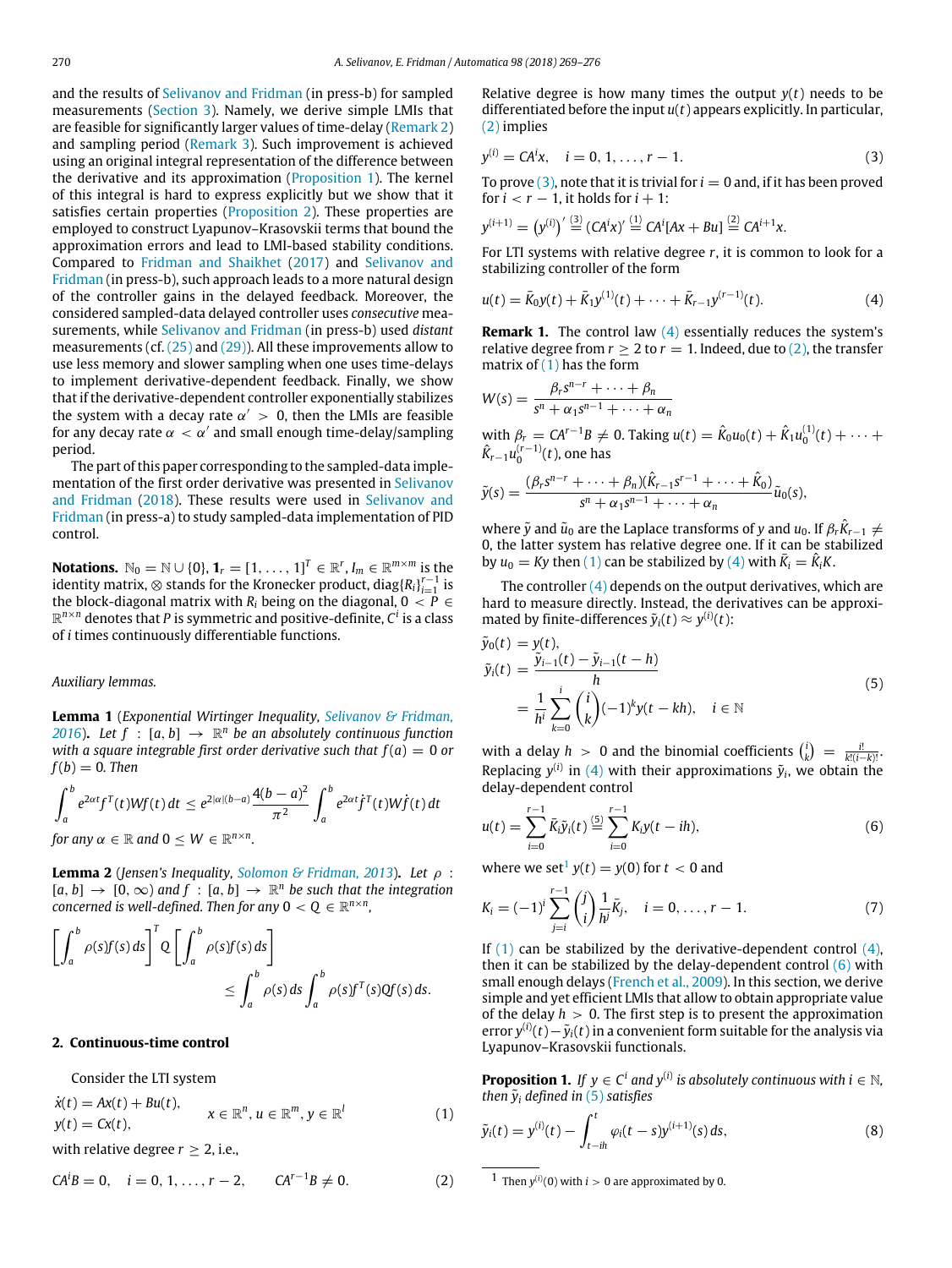$where \varphi_1(\xi) = \frac{h - \xi}{h}$  and for  $i \in \mathbb{N}$ ,

<span id="page-2-3"></span>
$$
\varphi_{i+1}(\xi) = \begin{cases}\n\int_0^{\xi} \frac{\varphi_i(\lambda)}{h} d\lambda + \frac{h - \xi}{h}, & \xi \in [0, h], \\
\int_{\xi - h}^{\xi} \frac{\varphi_i(\lambda)}{h} d\lambda, & \xi \in (h, ih), \\
\int_{\xi - h}^{ih} \frac{\varphi_i(\lambda)}{h} d\lambda, & \xi \in [ih, ih + h].\n\end{cases}
$$
\n(9)

**Proof.** For  $i \in \mathbb{N}$ , Taylor's expansion with the remainder in the integral form gives

$$
y^{(i-1)}(t-h) = y^{(i-1)}(t) - y^{(i)}(t)h - \int_{t-h}^{t} (t-h-s)y^{(i+1)}(s) ds.
$$

Reorganizing the terms, we obtain

<span id="page-2-1"></span>
$$
\frac{y^{(i-1)}(t) - y^{(i-1)}(t-h)}{h} = y^{(i)}(t) - \int_{t-h}^{t} \frac{h - (t-s)}{h} y^{(i+1)}(s) ds.
$$
\n(10)

Relations [\(5\)](#page-1-8) and [\(10\)](#page-2-1) imply [\(8\)](#page-1-9) for  $i = 1$ . Let (8) be true for some  $i \geq 1$ . Then

$$
\tilde{y}_{i+1}(t) \stackrel{(5)}{=} \frac{\tilde{y}_i(t) - \tilde{y}_i(t-h)}{h} \stackrel{(8)}{=} \frac{y^{(i)}(t) - y^{(i)}(t-h)}{h} - \mathcal{I}
$$
\n
$$
\stackrel{(10)}{=} y^{(i+1)}(t) - \int_{t-h}^t \frac{h - (t-s)}{h} y^{(i+2)}(s) \, ds - \mathcal{I},
$$

where (see [Fig. 1](#page-2-2))

$$
\mathcal{I} = \int_{t-ih}^{t} \frac{\varphi_i(t-\zeta)}{h} y^{(i+1)}(\zeta) d\zeta \n- \int_{t-h-ih}^{t-h} \frac{\varphi_i(t-h-\zeta)}{h} y^{(i+1)}(\zeta) d\zeta \n= \int_{t-ih}^{t} \frac{\varphi_i(t-\zeta)}{h} \left[ y^{(i+1)}(\zeta) - y^{(i+1)}(\zeta-h) \right] d\zeta \n= \int_{t-ih}^{t} \frac{\varphi_i(t-\zeta)}{h} \int_{\zeta-h}^{\zeta} y^{(i+2)}(\zeta) d\zeta d\zeta \nFig.1 
$$
\int_{t-h}^{t} \left[ \int_{s}^{t} \frac{\varphi_i(t-\zeta)}{h} d\zeta \right] y^{(i+2)}(\zeta) d\zeta \n+ \int_{t-ih}^{t-h} \left[ \int_{s}^{s+h} \frac{\varphi_i(t-\zeta)}{h} d\zeta \right] y^{(i+2)}(\zeta) d\zeta \n+ \int_{t-ih-h}^{t-ih} \left[ \int_{t-ih}^{s+h} \frac{\varphi_i(t-\zeta)}{h} d\zeta \right] y^{(i+2)}(\zeta) d\zeta.
$$
$$

Therefore,  $(8)$  holds for  $i + 1$  with

$$
\varphi_{i+1}(t-s) = \begin{cases} \int_{s}^{t} \frac{\varphi_{i}(t-\zeta)}{h} d\zeta + \frac{h-(t-s)}{h}, & s \in [t-h, t], \\ \int_{s}^{s+h} \frac{\varphi_{i}(t-\zeta)}{h} d\zeta, & s \in (t-ih, t-h), \\ \int_{t-ih}^{s+h} \frac{\varphi_{i}(t-\zeta)}{h} d\zeta, & s \in [t-ih-h, t-ih]. \end{cases}
$$

Taking  $\lambda = t - \zeta$  and  $\xi = t - s$ , we obtain [\(9\)](#page-2-3).

Using 
$$
(3)
$$
, the closed-loop system  $(1)$ ,  $(4)$  can be written as

<span id="page-2-13"></span>
$$
\dot{x}(t) = Dx(t), \quad D = A + B \sum_{i=0}^{r-1} \bar{K}_i C A^i.
$$
 (11)

<span id="page-2-2"></span>



<span id="page-2-5"></span>

**Fig. 2.** Plots of  $\varphi_i$  for  $i = 1, \ldots, 5$ .

Using  $(3)$  and  $(8)$ , the system  $(1)$  and  $(6)$  can be written as

<span id="page-2-4"></span>
$$
\dot{x}(t) = Dx(t) + B \sum_{i=1}^{r-1} \kappa_i(t)
$$
\n(12)

with the same *D* and

<span id="page-2-12"></span>
$$
\kappa_i(t) = -\bar{K}_i \int_{t-ih}^t \varphi_i(t-s) y^{(i+1)}(s) \, ds, \quad i = 1, \ldots, r-1. \tag{13}
$$

If [\(4\)](#page-1-4) stabilizes [\(1\)](#page-1-5), then *D* is Hurwitz. In our analysis we derive the conditions ensuring that the errors  $\kappa_i$  do not ruin the stability of [\(12\)](#page-2-4). For that sake we need several properties of the functions  $\varphi_i$ (see [Fig. 2](#page-2-5)).

<span id="page-2-0"></span>**Proposition 2.** *The functions*  $\varphi_i$  *defined in* [\(9\)](#page-2-3) *satisfy* 

<span id="page-2-9"></span><span id="page-2-7"></span><span id="page-2-6"></span>1)  $\varphi_i \in C^1[0, ih]$ , 2)  $\varphi'_i \leq 0$ , 3)  $0 \leq \varphi_i \leq 1$ , 4)  $\varphi_i(\xi) + \varphi_i(ih - \xi) = 1$ , 5)  $\int_0^{ih} \varphi_i(\xi) d\xi = \frac{ih}{2}$ .

<span id="page-2-11"></span><span id="page-2-10"></span>**Proof.** Most properties are proved using induction on *i*. [1\)](#page-2-6) Clearly,  $\varphi_1(\xi) = \frac{h-\xi}{h} \in C^1[0, h]$ . If  $\varphi_i \in C^1$ , then

<span id="page-2-8"></span>
$$
\varphi'_{i+1}(\xi) = \begin{cases}\n\frac{\varphi_i(\xi)}{h} - \frac{1}{h}, & \xi \in [0, h], \\
\frac{\varphi_i(\xi) - \varphi_i(\xi - h)}{h}, & \xi \in (h, ih), \\
-\frac{\varphi_i(\xi - h)}{h}, & \xi \in [ih, ih + h]\n\end{cases}
$$
\n(14)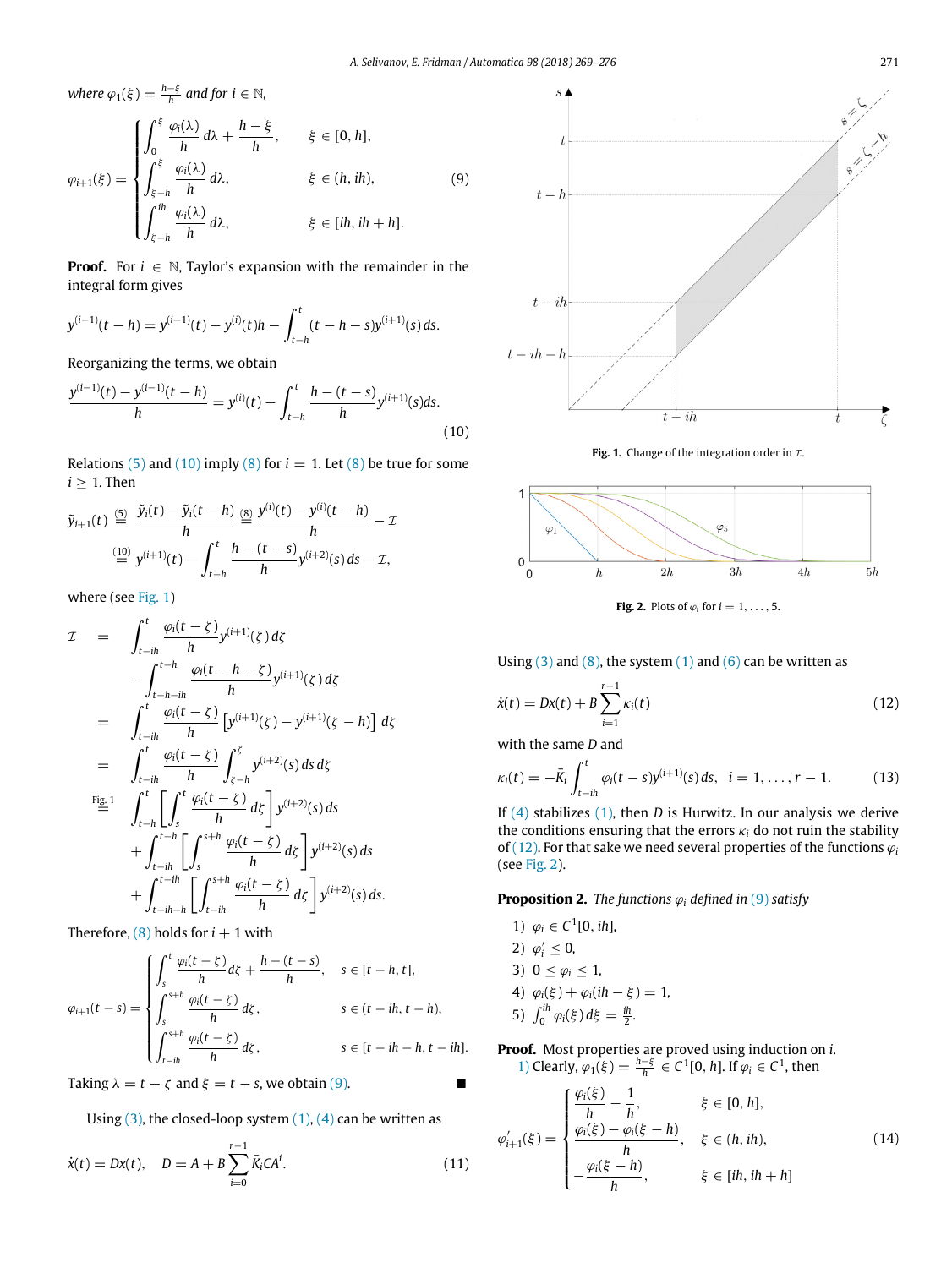is continuous on  $[0, (i + 1)h]$ . (Continuity at *h* and *ih* follows from  $\varphi_i(0) = 1$  and  $\varphi_i(ih) = 0$ , respectively.)

 $2)$  For  $i = 1$  we have

$$
\varphi_1'(\xi) = \left(\frac{h-\xi}{h}\right)' = -\frac{1}{h} < 0.
$$

If [2\)](#page-2-7) holds for some  $i \geq 1$ , then all expressions in  $(14)$  are negative since  $\varphi_i(0) = 1$ ,  $\varphi'_i \leq 0$ , and  $\varphi_i \geq 0$ .

[3\)](#page-2-9) Relation  $0 \leq \varphi_i$  easily proved using induction and [\(9\).](#page-2-3) Relations  $\varphi_i(0) = 1$  and  $\varphi'_i \leq 0$  imply  $\varphi_i \leq 1$ .

[4\)](#page-2-10) Clearly, it is enough to prove 4) for  $\xi \in [0, \frac{ih}{2}]$ . For  $i = 1$ ,

$$
\varphi_1(\xi) + \varphi_1(h - \xi) = \frac{h - \xi}{h} + \frac{h - (h - \xi)}{h} = 1.
$$

Let [4\)](#page-2-10) be true for some  $i \geq 1$ . If  $\xi \in [0, h]$ , the change of variable  $\tilde{\lambda} = i h - \lambda$  in the second integral leads to

$$
\varphi_{i+1}(\xi) + \varphi_{i+1}((i+1)h - \xi)
$$
\n
$$
= \frac{1}{h} \int_0^{\xi} \varphi_i(\lambda) d\lambda + \frac{h - \xi}{h} + \frac{1}{h} \int_{ih - \xi}^{ih} \varphi_i(\lambda) d\lambda
$$
\n
$$
= \frac{1}{h} \int_0^{\xi} \varphi_i(\lambda) d\lambda + \frac{h - \xi}{h} + \frac{1}{h} \int_0^{\xi} \varphi_i(ih - \tilde{\lambda}) d\tilde{\lambda}
$$
\n
$$
\stackrel{(4)}{=} \frac{1}{h} \int_0^{\xi} 1 d\lambda + \frac{h - \xi}{h} = 1.
$$

If  $\xi \in (h, \frac{ih}{2}]$ , the change of variable  $\tilde{\lambda} = ih - \lambda$  in the second integral leads to

$$
\varphi_{i+1}(\xi) + \varphi_{i+1}((i+1)h - \xi)
$$
\n
$$
= \frac{1}{h} \int_{\xi - h}^{\xi} \varphi_i(\lambda) d\lambda + \frac{1}{h} \int_{ih - \xi}^{ih - \xi + h} \varphi_i(\lambda) d\lambda
$$
\n
$$
= \frac{1}{h} \int_{\xi - h}^{\xi} \varphi_i(\lambda) d\lambda + \frac{1}{h} \int_{\xi - h}^{\xi} \varphi_i(ih - \tilde{\lambda}) d\tilde{\lambda}
$$
\n
$$
\stackrel{(4)}{=} \frac{1}{h} \int_{\xi - h}^{\xi} 1 d\lambda = 1.
$$

[5\)](#page-2-11) Using the change of variable  $\tilde{\xi} = i h - \xi$ , we obtain

$$
\int_0^{ih} \varphi_i(\xi) d\xi = \int_0^{\frac{ih}{2}} \varphi_i(\xi) d\xi + \int_{\frac{ih}{2}}^{ih} \varphi_i(\xi) d\xi
$$
  
= 
$$
\int_0^{\frac{ih}{2}} \varphi_i(\xi) d\xi + \int_0^{\frac{ih}{2}} \varphi_i(ih - \xi) d\xi
$$
  
= 
$$
\int_0^{\frac{ih}{2}} [\varphi_i(\xi) + \varphi_i(ih - \xi)] d\xi,
$$

which implies  $5$ ) in view of [4\)](#page-2-10).

<span id="page-3-2"></span>**Theorem 1.** *Consider the LTI system* [\(1\)](#page-1-5) *of relative degree*  $r \geq 2$ *, i.e., satisfying* [\(2\)](#page-1-2)*.*

(i) *The delay-dependent feedback* [\(6\)](#page-1-7) *with a time-delay h* > 0 *and controller gains* [\(7\)](#page-1-10) *exponentially stabilizes* [\(1\)](#page-1-5) *with a decay rate* α > 0 *if there exist*

$$
0 < P \in \mathbb{R}^{n \times n}, \quad 0 < R_i \in \mathbb{R}^{m \times m}, \quad i = 1, \ldots, r - 1
$$

*such that*[2](#page-3-0) *M* < 0*, where M is the symmetric matrix composed from*

$$
M_{11} = D^{T}P + PD + 2\alpha P + \sum_{i=1}^{r-2} \frac{(ih)^{2}}{4} \left[ \bar{K}_{i}CA^{i+1} \right]^{T} R_{i} \left[ \bar{K}_{i}CA^{i+1} \right],
$$
  
\n
$$
M_{12} = \mathbf{1}_{r-1}^{T} \otimes PB,
$$
  
\n
$$
M_{13} = \frac{(r-1)h}{2} \left[ \bar{K}_{r-1}CA^{r-1}D \right]^{T} R_{r-1},
$$
  
\n
$$
M_{22} = -\text{diag}\{e^{-2\alpha ih}R_{i}\}_{i=1}^{r-1},
$$
  
\n
$$
M_{23} = \frac{(r-1)h}{2} \mathbf{1}_{r-1} \otimes \left[ \bar{K}_{r-1}CA^{r-1}B \right]^{T} R_{r-1},
$$
  
\n
$$
M_{33} = -R_{r-1}
$$
  
\nwith  $D = A + B \sum_{i=0}^{r-1} \bar{K}_{i}CA^{i}.$ 

(ii) *If the derivative-dependent feedback* [\(4\)](#page-1-4) *with controller gains*  $\overline{K}_i \in \mathbb{R}^{m \times l}$ ,  $i = 0, \ldots, r - 1$ , stabilizes [\(1\)](#page-1-5) with a decay rate  $\alpha' > 0$ , then for any  $\alpha \in (0, \alpha')$  there exists a sufficiently *small h* > 0 *such that the delay-dependent control* [\(6\)](#page-1-7) *with the controller gains* [\(7\)](#page-1-10) *stabilizes* [\(1\)](#page-1-5) *with the decay rate* α*.*

**Proof.** (i) Consider 
$$
V = V_0 + \sum_{i=1}^{r-1} V_{ki}
$$
, where

<span id="page-3-3"></span>
$$
V_0 = x^T P x,
$$
  
\n
$$
V_{ki} = \frac{ih}{2} \int_{t-ih}^t e^{-2\alpha(t-s)} \psi_i(t-s) [\bar{K}_i y^{(i+1)}(s)]^T R_i [\bar{K}_i y^{(i+1)}(s)] ds
$$
\n(15)

with

<span id="page-3-1"></span>
$$
\psi_i(\xi) = \int_{\xi}^{ih} \varphi_i(\lambda) d\lambda, \quad i = 1, \dots, r-1.
$$
 (16)

Due to the properties of  $\varphi_i$  given in [Proposition 2](#page-2-0), we have

 $\psi_i \in C^1[0, ih], \quad \psi_i(\xi) \ge 0, \quad \forall \xi \in [0, ih].$ 

Therefore,  $V \ge 0$  is smooth for  $t \ge (r-1)h$ . We have

$$
\dot{V}_0 + 2\alpha V_0 \stackrel{(12)}{=} 2x^T P D x + 2x^T P B \sum_{i=1}^{r-1} \kappa_i + 2\alpha x^T P x
$$

with  $\kappa_i$  defined in [\(13\).](#page-2-12) [Proposition 2](#page-2-0) implies

$$
\int_{t-ih}^t \varphi_i(t-s) \, ds = \psi_i(0) = \frac{ih}{2}, \quad i \in \mathbb{N}.
$$

Moreover, [\(16\)](#page-3-1) implies

$$
\psi_i(ih) = 0, \quad \psi'_i(\xi) = -\varphi_i(\xi).
$$

Using these properties, we obtain

<span id="page-3-4"></span>
$$
\dot{V}_{ki} + 2\alpha V_{ki} = \frac{(ih)^2}{4} \left[ \bar{K}_i y^{(i+1)}(t) \right]^T R_i \left[ \bar{K}_i y^{(i+1)}(t) \right] \\
- \frac{ih}{2} \int_{t - ih}^t e^{-2\alpha(t - s)} \varphi_i(t - s) \times \\
\left[ \bar{K}_i y^{(i+1)}(s) \right]^T R_i \left[ \bar{K}_i y^{(i+1)}(s) \right] ds \\
\stackrel{\text{Lemma 2}}{\leq} \frac{(ih)^2}{4} \left[ \bar{K}_i y^{(i+1)}(t) \right]^T R_i \left[ \bar{K}_i y^{(i+1)}(t) \right] \\
- e^{-2\alpha ih} \kappa_i^T(t) R_i \kappa_i(t).
$$
\n(17)

<span id="page-3-0"></span><sup>2</sup> MATLAB codes for solving the LMIs are available at [https://github.com/](https://github.com/AntonSelivanov/Aut18a) [AntonSelivanov/Aut18a.](https://github.com/AntonSelivanov/Aut18a)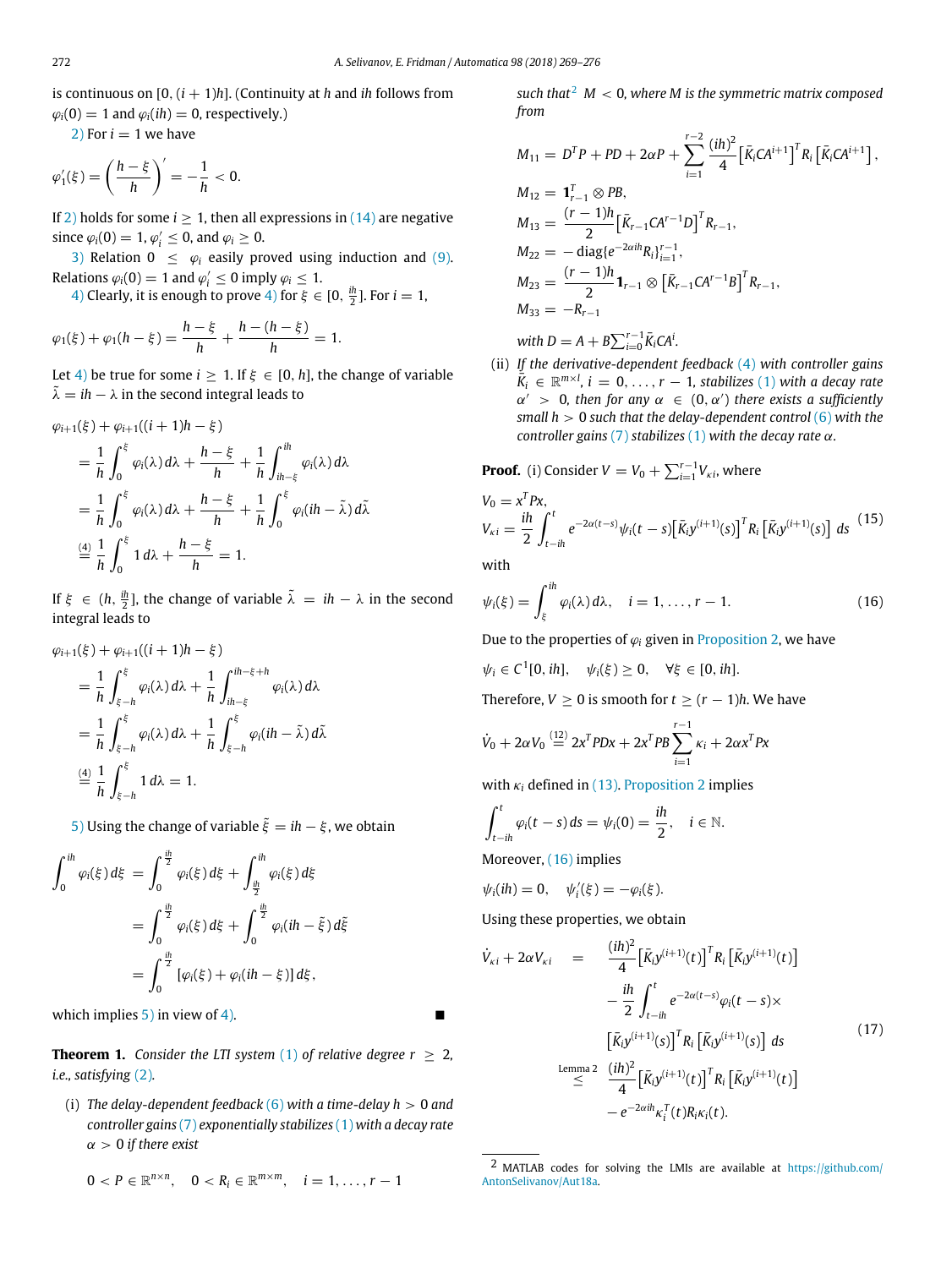Substituting  $y^{(i+1)} \stackrel{\text{(3)}}{=} CA^{i+1}x$  for  $i = 1, \ldots, r-2$  and  $y^{(r)} = CA^{r-1}\dot{x}$ , we obtain

$$
\dot{V} + 2\alpha V \le \mu^T \left[ \frac{M_{11} M_{12}}{M_{12}^T M_{22}} \right] \mu \n+ \frac{(r-1)^2 h^2}{4} \dot{x}^T \left[ \bar{K}_{r-1} C A^{r-1} \right]^T R_{r-1} \left[ \bar{K}_{r-1} C A^{r-1} \right] \dot{x},
$$

where  $\mu = \text{col}\{x, \kappa_1, \ldots, \kappa_{r-1}\}$ . Substituting [\(12\)](#page-2-4) for *x* and using the Schur complement, we deduce that  $M < 0$  guarantees  $\dot{V} \leq$  $-2\alpha V$ , which implies the exponential stability.

(ii) If [\(4\)](#page-1-4) stabilizes [\(1\)](#page-1-5) with a decay rate  $\alpha' > 0$ , for any  $\alpha \in$  $(0, \alpha')$  there exists  $0 < P \in \mathbb{R}^{n \times n}$  such that

<span id="page-4-3"></span>
$$
D^T P + P D + 2\alpha P < 0. \tag{18}
$$

By the Schur complement,  $M < 0$  is equivalent to

<span id="page-4-4"></span>
$$
\begin{bmatrix}\widetilde{M}_{11} M_{12}\\ M_{12}^T M_{22}\end{bmatrix} + h^2 F < 0, \quad -R_{r-1} < 0,\tag{19}
$$

where  $\tilde{M}_{11} = D^T P + P D + 2\alpha P$  and symmetric *F* does not depend on *h*. Due to [\(18\)](#page-4-3),  $\begin{bmatrix} M_{11} M_{12} \\ M_{12}^T M_{22} \end{bmatrix}$  < 0 for  $R_i = cl_m$  with large enough  $c \in \mathbb{R}$ . Therefore,  $(19)^2$  $(19)^2$ holds for small enough *h* implying  $M < 0$ . By [Theorem 1\(](#page-3-2)i),  $(6)$  exponentially stabilizes  $(1)$  with the decay rate  $\alpha$ .

<span id="page-4-1"></span>**Remark 2.** A different approach to the analysis of [\(1\)](#page-1-5), [\(6\)](#page-1-7) has been proposed in [Fridman](#page-7-14) [and](#page-7-14) [Shaikhet](#page-7-14) [\(2017](#page-7-14)), where Taylor's expansion was used for each  $y(t - ih)$  with  $i = 1, \ldots, r - 1$ :

<span id="page-4-5"></span>
$$
y(t - ih) = \sum_{j=0}^{r-1} \frac{y^{(j)}(t)}{j!}(-ih)^j + \int_{t-ih}^t \bar{\varphi}_i(t - s)y^{(r)}(s) ds.
$$
 (20)

Here

$$
\bar{\varphi}_i(\xi) = -\frac{(\xi - ih)^{r-1}}{(r-1)!}, \quad i = 1, \ldots, r-1.
$$

The approximation errors were bounded using functionals similar to  $V_{\kappa i}$  from [\(15\).](#page-3-3) The values  $\int_0^{ih} \bar{\varphi}_i(\xi) d\xi$  play a key role in such analysis: the smaller these values are, the smaller the effect of the errors is (see [\(17\)](#page-3-4)). When  $h \to \infty$ ,  $|\int_0^{ih} \bar{\varphi}_i(\xi) d\xi| = \frac{(ih)^i}{r!}$ *r*! grow faster than  $\int_0^{ih} \varphi_i(\xi) d\xi = \frac{ih}{2}$  used here. Thus, our results admit larger time-delay *h*.

Moreover, in [Fridman](#page-7-14) [and](#page-7-14) [Shaikhet](#page-7-14) [\(2017](#page-7-14)), the errors were multiplied by  $K_i$  that grow when  $h \to 0$  (similarly to [\(7\)](#page-1-10)), while we  $\frac{1}{2}$  in the errors by  $\overline{K}_i$  independent of *h* (see [\(13\)\)](#page-2-12). This allows to obtain larger interval for the time-delay *h* (see Example 1).

These benefits are achieved using an original representation  $(8)$ , where the errors are related to the finite differences  $\tilde{y}_i$  defined in [\(5\)](#page-1-8), while in [Fridman](#page-7-14) [and](#page-7-14) [Shaikhet](#page-7-14) ([2017\)](#page-7-14) the errors were related to  $y(t - ih)$ . However, for  $r = 2$  the results coincide, since  $(8)$  and [\(20\)](#page-4-5) are equivalent.

*Example 1 (Chain of three integrators).* Consider [\(1\)](#page-1-5) with

<span id="page-4-6"></span>
$$
\left[\begin{array}{c|c}\nA & B \\
\hline\nC & 0\n\end{array}\right] = \left[\begin{array}{cc|c}\n0 & 1 & 0 & 0 \\
0 & 0 & 1 & 0 \\
0 & 0 & 0 & 1 \\
\hline\n1 & 0 & 0 & 0\n\end{array}\right].
$$
\n(21)

These parameters satisfy  $(2)$  with the relative degree  $r = 3$ . The derivative-dependent control [\(4\)](#page-1-4) with

<span id="page-4-10"></span>
$$
\bar{K}_0 = -2 \times 10^{-4}, \quad \bar{K}_1 = -0.06, \quad \bar{K}_2 = -0.342 \tag{22}
$$

stabilizes [\(1\)](#page-1-5) and [\(21\)](#page-4-6). The LMIs of [Theorem 1](#page-3-2) are feasible for  $h \in (0, 2.529], \alpha = 0$ . Therefore, the delay-dependent controller  $(6)$  also stabilizes the system  $(1)$ ,  $(21)$ . The method developed in [Fridman](#page-7-14) [and](#page-7-14) [Shaikhet](#page-7-14) ([2017\)](#page-7-14) leads to a smaller interval *h* ∈  $(0, 2.32]$ . [Fig. 3](#page-4-7) shows  $||x||$  for  $x(0) = [1, -1, 1]^T$ .

<span id="page-4-7"></span>

**Fig. 3.** Example 1 (Chain of three integrators): dynamics of [\(1\)](#page-1-5) and [\(21\)](#page-4-6) under the derivative-dependent feedback  $(4)$  (black solid line), time-delay feedback  $(6)$  with  $h = 2.529$  (blue dashed line), and sampled-data feedback  $(25)$  with  $h = 1.436$  (red dotted line).

<span id="page-4-9"></span>

**Fig. 4.** *Example 2 (Chain of four integrators)*: dynamics of [\(1\)](#page-1-5) and [\(23\)](#page-4-8) under the derivative-dependent feedback  $(4)$  (black solid line), time-delay feedback  $(6)$  with  $h = 0.169$  (blue dashed line), and sampled-data feedback  $(25)$  with  $h = 0.1$  (red dotted line).

*Example 2 (Chain of four integrators).* Consider [\(1\)](#page-1-5) with

<span id="page-4-8"></span>
$$
\left[\begin{array}{c|c}\nA & B \\
\hline\nC & 0\n\end{array}\right] = \left[\begin{array}{cc|cc}\n0 & 1 & 0 & 0 & 0 \\
0 & 0 & 1 & 0 & 0 \\
0 & 0 & 0 & 1 & 0 \\
0 & 0 & 0 & 0 & 1 \\
\hline\n1 & 0 & 0 & 0 & 0\n\end{array}\right].
$$
\n(23)

These parameters satisfy  $(2)$  with the relative degree  $r = 4$ . The derivative-dependent control [\(4\)](#page-1-4) with

<span id="page-4-11"></span>
$$
\bar{K}_0 = -0.0208, \ \bar{K}_1 = -0.32, \ \bar{K}_2 = -1.18, \ \bar{K}_3 = -0.7
$$
\n(24)

stabilizes [\(1\),](#page-1-5) [\(23\).](#page-4-8) These gains are taken from [Fridman](#page-7-14) [&](#page-7-14) [Shaikhet](#page-7-14) ([2017\)](#page-7-14). The LMIs of [Theorem 1](#page-3-2) are feasible for  $h \in (0, 0.169]$ ,  $\alpha =$ 0. Therefore, the delay-dependent controller  $(6)$  also stabilizes the system [\(1\)](#page-1-5), [\(23\)](#page-4-8). The method developed in [Fridman](#page-7-14) [and](#page-7-14) [Shaikhet](#page-7-14) ([2017\)](#page-7-14) leads to a smaller interval *h* ∈ (0, 0.138]. [Fig. 4](#page-4-9) shows ∥*x*∥ for  $x(0) = [1, 0, 0, -1]^T$ .

#### <span id="page-4-0"></span>**3. Sampled-data control**

∑*r*−1

In this section, we assume that only sampled in time measurement  $y(t_k)$  are available to the controller, where  $t_k = kh$  are the sampling instants with a sampling period  $h > 0$  and  $k \in \mathbb{N}_0$ . The derivative-dependent controller  $(4)$  is approximated by the sampled-data controller

<span id="page-4-2"></span>
$$
u(t) = \sum_{i=0}^{r-1} \bar{K}_i \tilde{y}_i(t_k) = \sum_{i=0}^{r-1} K_i y(t_{k-i}), \quad t \in [t_k, t_{k+1}), \quad k \in \mathbb{N}_0 \qquad (25)
$$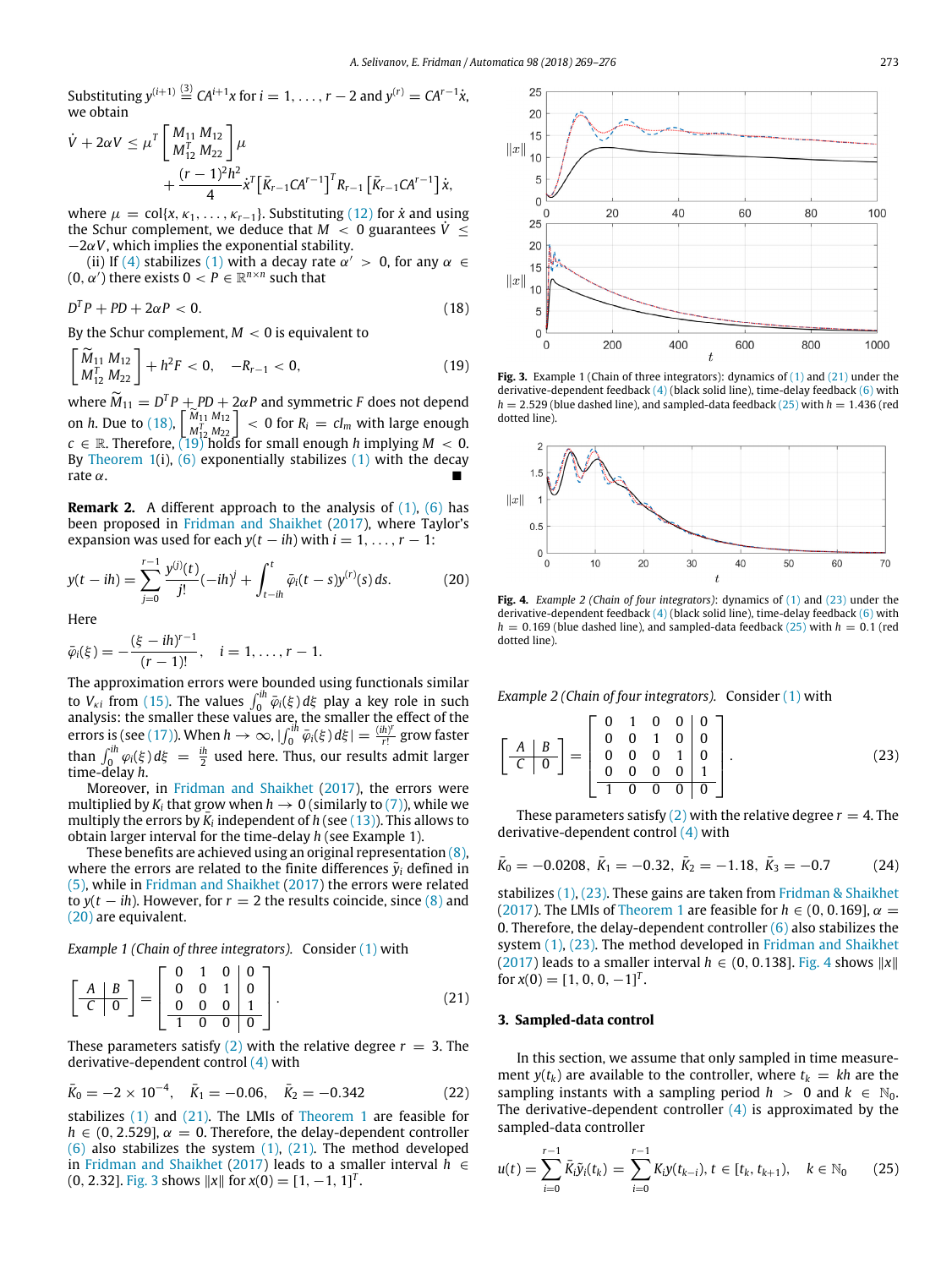with  $\tilde{y}_i$  from [\(5\)](#page-1-8) and  $K_i$  from [\(7\).](#page-1-10) We set<sup>[3](#page-5-0)</sup>  $y(t_{k-i}) = y(t_0)$  for *k* < *i*. For *t* ∈  $[t_k, t_{k+1})$  with  $k \geq r - 1$ , we present the sampled measurements as

$$
\tilde{y}_0(t_k) = y(t) - \int_{t_k}^t \dot{\tilde{y}}_0(s) ds = y(t) - \int_{t_k}^t \dot{y}(s) ds,
$$
\n
$$
\tilde{y}_i(t_k) = \tilde{y}_i(t) - \int_{t_k}^t \dot{\tilde{y}}_i(s) ds
$$
\n
$$
\stackrel{\text{(8)}}{=} y^{(i)}(t) - \int_{t - ih}^t \varphi_i(t - s) y^{(i+1)}(s) ds - \int_{t_k}^t \dot{\tilde{y}}_i(s) ds,
$$
\n
$$
i = 1, ..., r - 1.
$$

Then the controller [\(25\)](#page-4-2) can be written as

$$
u = \sum_{i=0}^{r-1} \bar{K}_i y^{(i)} + \delta_0 + \sum_{i=1}^{r-1} (\delta_i + \kappa_i),
$$

where, for  $t \in [t_k, t_{k+1})$ ,

<span id="page-5-4"></span>
$$
\delta_i(t) = -\bar{K}_i \int_{t_k}^t \dot{\tilde{y}}_i(s) ds, \qquad i = 0, \dots, r - 1,
$$
  
\n
$$
\kappa_i(t) = -\bar{K}_i \int_{t-ih}^t \varphi_i(t-s) y^{(i+1)}(s) ds, \quad i = 1, \dots, r - 1.
$$
\n(26)

The closed-loop system  $(1)$ ,  $(25)$  takes the form  $(cf. (12))$  $(cf. (12))$ 

<span id="page-5-1"></span>
$$
\dot{x} = Dx + B\delta_0 + B\sum_{i=1}^{r-1} (\delta_i + \kappa_i)
$$
\n(27)

with *D* defined in [\(11\).](#page-2-13) If [\(4\)](#page-1-4) stabilizes [\(1\)](#page-1-5), then *D* is Hurwitz. In our analysis we derive the conditions ensuring that the errors  $\delta_i$  and  $\kappa_i$ do not ruin the stability of [\(27\)](#page-5-1).

<span id="page-5-5"></span>**Theorem 2.** *Consider the LTI system* [\(1\)](#page-1-5) *of relative degree r*  $\geq$  2*, i.e., satisfying* [\(2\)](#page-1-2)*.*

(i) *The sampled-data feedback* [\(25\)](#page-4-2) *with a sampling period h* > 0 *and controller gains* [\(7\)](#page-1-10) *exponentially stabilizes* [\(1\)](#page-1-5) *with a decay rate*  $\alpha > 0$  *if there exist* 

 $0 < P \in \mathbb{R}^{n \times n}$ ,  $0 < W_0 \in \mathbb{R}^{m \times m}$ ,  $0 < W_i \in \mathbb{R}^{m \times m}$ ,  $0 < R_i \in \mathbb{R}^{m \times m}$ ,  $i = 1, ..., r - 1$ 

*such that*<sup>[4](#page-5-2)</sup>  $N < 0$ *, where N is the symmetric matrix composed from*

$$
N_{11} = D^{T} P + P D + 2\alpha P
$$
  
+ 
$$
\sum_{i=0}^{r-2} h^{2} e^{2\alpha i h} \left[ \bar{K}_{i} C A^{i+1} \right]^{T} W_{i} \left[ \bar{K}_{i} C A^{i+1} \right]
$$
  
+ 
$$
\sum_{i=1}^{r-2} \frac{(ih)^{2}}{4} \left[ \bar{K}_{i} C A^{i+1} \right]^{T} R_{i} \left[ \bar{K}_{i} C A^{i+1} \right],
$$
  

$$
N_{12} = \mathbf{1}_{r}^{T} \otimes P B,
$$
  

$$
N_{13} = \mathbf{1}_{r-1}^{T} \otimes P B,
$$
  

$$
N_{14} = h \left[ \bar{K}_{r-1} C A^{r-1} D \right]^{T} H,
$$
  

$$
N_{22} = -\frac{\pi^{2}}{4} e^{-2\alpha h} \operatorname{diag} \{ W_{i} \}_{i=0}^{r-1},
$$
  

$$
N_{24} = h \mathbf{1}_{r} \otimes \left[ \bar{K}_{r-1} C A^{r-1} B \right]^{T} H,
$$
  

$$
N_{33} = - \operatorname{diag} \{ e^{-2\alpha i h} R_{i} \}_{i=1}^{r-1},
$$
  

$$
N_{34} = h \mathbf{1}_{r-1} \otimes \left[ \bar{K}_{r-1} C A^{r-1} B \right]^{T} H,
$$
  

$$
N_{44} = -H
$$

*with*

<span id="page-5-3"></span>
$$
D = A + B \sum_{i=0}^{r-1} \bar{K}_i C A^i,
$$
  
\n
$$
H = e^{2\alpha(r-1)h} W_{r-1} + \left(\frac{r-1}{2}\right)^2 R_{r-1}.
$$
\n(28)

(ii) *If the derivative-dependent feedback* [\(4\)](#page-1-4) *with controller gains*  $\overline{K}_i \in \mathbb{R}^{m \times l}$ ,  $i = 0, \ldots, r - 1$ , stabilizes [\(1\)](#page-1-5) with a decay rate  $\alpha' > 0$ , then for any  $\alpha \in (0, \alpha')$  there exists a sufficiently small *sampling period h* > 0 *such that the sampled-data control* [\(25\)](#page-4-2) *with the controller gains* [\(7\)](#page-1-10) *stabilizes* [\(1\)](#page-1-5) *with the decay rate* α*.*

**Proof.** (i) For  $t \ge (r - 1)h$  consider the functional

$$
V = V_0 + V_{\delta 0} + \sum_{i=1}^{r-1} (V_{\delta i} + V_{yi} + V_{\kappa i}),
$$

where  $V_0$ ,  $V_{ki}$  are given in [\(15\)](#page-3-3) and

$$
V_{\delta i} = h^2 \int_{t_k}^t e^{-2\alpha(t-s)} \Big[ \bar{K}_i \dot{\tilde{y}}_i(s) \Big]^T W_i \Big[ \bar{K}_i \dot{\tilde{y}}_i(s) \Big] ds
$$
  

$$
- \frac{\pi^2}{4} e^{-2\alpha h} \int_{t_k}^t e^{-2\alpha(t-s)} \delta_i^T(s) W_i \delta_i(s) ds, \quad t \in [t_k, t_{k+1})
$$
  

$$
V_{yi} = h^2 e^{2\alpha i h} \int_{t-ih}^t e^{-2\alpha(t-s)} \varphi_i(t-s) \Big[ \bar{K}_i y^{(i+1)}(s) \Big]^T W_i \Big[ \bar{K}_i y^{(i+1)}(s) \Big] ds.
$$

Since  $\dot{\delta}_i(t) = -\overline{K}_i \dot{\overline{y}}_i(t)$  and  $\delta_i(t_k) = 0$ , [Lemma 1](#page-1-11) implies  $V_{\delta i} \geq 0$ for  $i = 0, \ldots, r - 1$ . Since  $\varphi_i \geq 0$  and  $\psi_i \geq 0$ , we have  $V \geq 0$ . Calculating the derivatives, we obtain

$$
\dot{V}_0 + 2\alpha V_0 \stackrel{(27)}{=} 2x^T P D x + 2x^T P B \delta_0 + 2x^T P B \sum_{i=1}^{r-1} (\delta_i + \kappa_i) + 2\alpha x^T P x,
$$
\n
$$
\dot{V}_{\delta i} + 2\alpha V_{\delta i} = h^2 \Big[ \bar{K}_i \dot{\tilde{y}}_i \Big]^T W_i \Big[ \bar{K}_i \dot{\tilde{y}}_i \Big] - \frac{\pi^2}{4} e^{-2\alpha h} \delta_i^T W_i \delta_i.
$$

The functional  $V_{yi}$  is introduced to compensate the term  $h^2[\bar{K}_i\dot{\tilde{y}}_i]^T$  $W_i[\vec{R}$ ;  $\vec{y}_i]$  in the above expression. Since  $\varphi_i(0) = 1$ ,  $\varphi_i(ih) = 0$ , and  $\varphi_i' \leq 0$  ([Proposition 2\)](#page-2-0),

$$
\dot{V}_{yi} + 2\alpha V_{yi} = h^2 e^{2\alpha i h} \left[ \bar{K}_{i} y^{(i+1)} \right]^T W_i \left[ \bar{K}_{i} y^{(i+1)} \right] \n+ h^2 e^{2\alpha i h} \int_{t - i h}^{t} e^{-2\alpha (t - s)} \varphi_i'(t - s) \left[ \bar{K}_{i} y^{(i+1)}(s) \right]^T W_i \left[ \bar{K}_{i} y^{(i+1)}(s) \right] ds \n\overset{\text{Lemma 2}}{\leq} h^2 e^{2\alpha i h} \left[ \bar{K}_{i} y^{(i+1)} \right]^T W_i \left[ \bar{K}_{i} y^{(i+1)} \right] \n- h^2 \left( \int_{t - i h}^{t} (-\varphi_i'(t - s)) ds \right)^{-1} \int_{t - i h}^{t} \varphi_i'(t - s) \times \n\left[ \bar{K}_{i} y^{(i+1)}(s) \right]^T ds W_i \int_{t - i h}^{t} \varphi_i'(t - s) \left[ \bar{K}_{i} y^{(i+1)}(s) \right] ds.
$$
\nDifferentiating (8) we obtain

Differentiating [\(8\),](#page-1-9) we obtain

$$
\dot{\tilde{y}}_i=-\int_{t-ih}^t\varphi'_i(t-s)y^{(i+1)}(s)\,ds,\quad i\in\mathbb{N}.
$$

The latter and

$$
\int_{t-ih}^{t} (-\varphi'_i(t-s)) ds = \varphi_i(0) - \varphi_i(ih) = 1
$$

lead to

$$
\dot{V}_{yi} + 2\alpha V_{yi} \leq h^2 e^{2\alpha i \hbar} \left[ \bar{K}_i y^{(i+1)} \right]^T W_i \left[ \bar{K}_i y^{(i+1)} \right] - h^2 \left[ \bar{K}_i \dot{\tilde{y}}_i \right]^T W_i \left[ \bar{K}_i \dot{\tilde{y}}_i \right].
$$

The term  $-h^2[\bar{K}_i\dot{\tilde{y}}_i]^T W_i[\bar{K}_i\dot{\tilde{y}}_i]$  in the above expression will cancel the positive term of  $V_{\delta i}$  +  $2\alpha V_{\delta i}$ . The derivative of  $V_{\kappa i}$  is given in [\(17\).](#page-3-4)

<span id="page-5-0"></span><sup>&</sup>lt;sup>3</sup> Then  $y^{(i)}(0)$  with  $i > 0$  are approximated by 0.

<span id="page-5-2"></span><sup>4</sup> MATLAB codes for solving the LMIs are available at [https://github.com/](https://github.com/AntonSelivanov/Aut18a) [AntonSelivanov/Aut18a.](https://github.com/AntonSelivanov/Aut18a)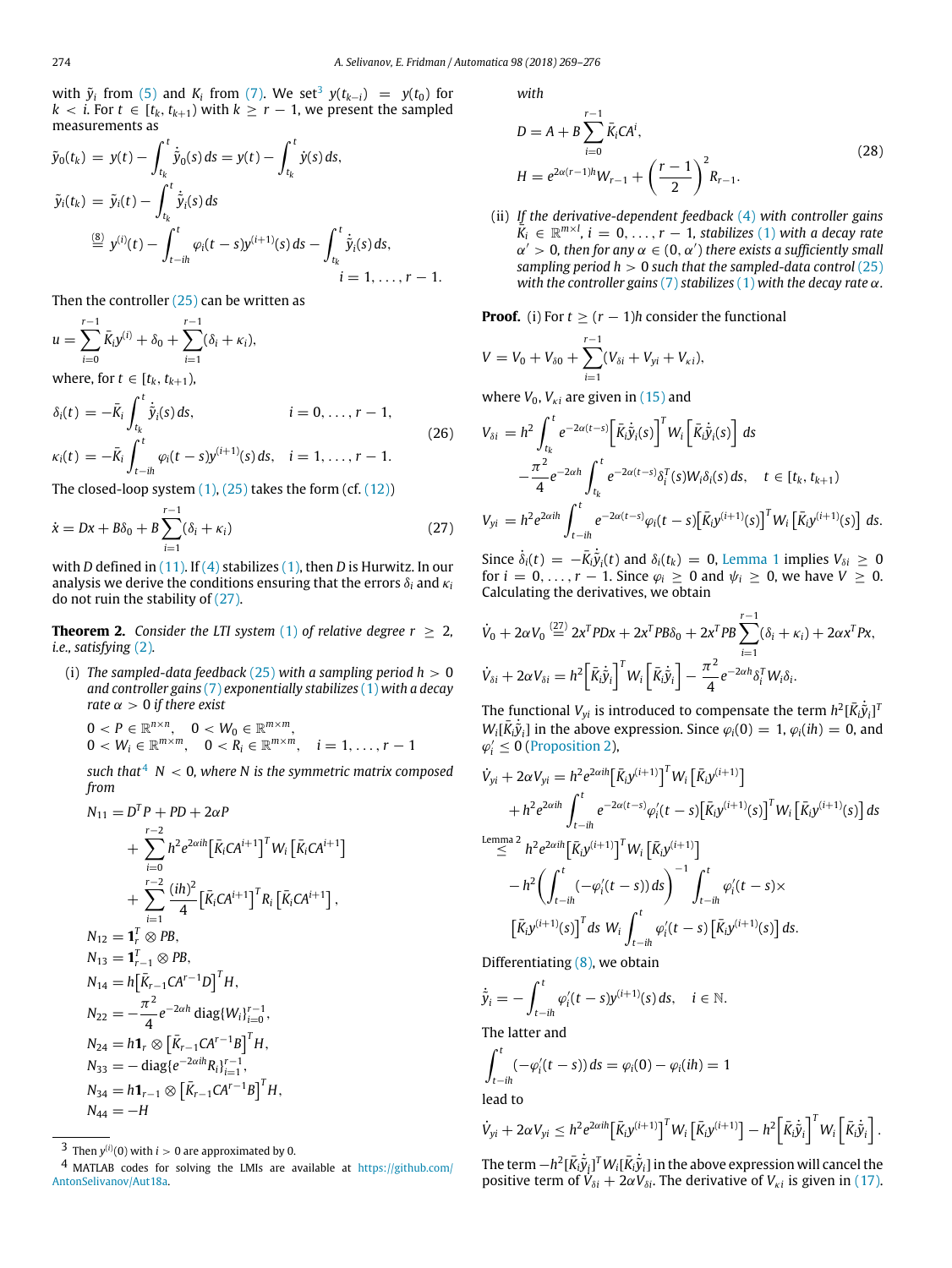Substituting  $y^{(i+1)} \stackrel{\text{(3)}}{=} CA^{i+1}x$  for  $i = 1, \ldots, r-2$  and  $y^{(r)} = CA^{r-1}\dot{x}$ , we obtain

$$
\dot{V} + 2\alpha V \leq \eta^T \bar{N} \eta + \dot{x}^T h^2 [\bar{K}_{r-1} C A^{r-1}]^T H [\bar{K}_{r-1} C A^{r-1}] \dot{x},
$$

where  $\eta = \text{col}\{x, \delta_0, \ldots, \delta_{r-1}, \kappa_1, \ldots, \kappa_{r-1}\}, H$  is defined in [\(28\),](#page-5-3) and  $\bar{N}$  is obtained from  $N$  by removing the last block-column and block-row. Substituting [\(27\)](#page-5-1) for  $\dot{x}$  and using the Schur complement, we deduce that  $N < 0$  guarantees  $\dot{V} \le -2\alpha V$ , which implies the exponential stability.

(ii) The proof is similar to the proof of Theorem  $1$ (ii).

<span id="page-6-5"></span>**Remark 3.** In [Selivanov](#page-7-13) [and](#page-7-13) [Fridman](#page-7-13) ([in](#page-7-13) [press](#page-7-13)), the system [\(1\)](#page-1-5) was studied under the sampled-data feedback

<span id="page-6-6"></span>
$$
u(t) = \sum_{i=0}^{r-1} K_i y(t_k - q_i h), \quad t \in [t_k, t_{k+1}), \quad k \in \mathbb{N}_0
$$
 (29)

with integer delays  $0 = q_0 < q_1 < \cdots < q_{r-1}$ . In [Selivanov](#page-7-13) [and](#page-7-13) [Fridman](#page-7-13) [\(in](#page-7-13) [press](#page-7-13)), the errors due to sampling  $y(t_k-q_ih) - y(t-q_ih)$ were multiplied by  $K_i$  that grow when  $q_i h \rightarrow 0$ . Consequently, one had to increase discrete delays *q<sup>i</sup>* while reducing the sampling period *h* to maintain *K<sup>i</sup>* bounded. Here, due to the representation  $u(t) = \sum_{i=0}^{r-1} \bar{K}_i \tilde{y}_i(t)$  (see [\(6\)](#page-1-7)), we can consider the errors due to sampling  $\widetilde{y}_i(t_k) - \widetilde{y}_i(t)$  that are multiplied by  $\overline{K}_i$  independent of *h* (see  $\delta_i$  in [\(26\)](#page-5-4)). This allows to use  $q_i = i$  (cf. [\(25\)](#page-4-2) and [\(29\)\)](#page-6-6) and, therefore, smaller memory is required to implement  $(25)$  (see Example 1).

In addition, the results of [Selivanov](#page-7-13) [and](#page-7-13) [Fridman](#page-7-13) (in press-b) are based on [Fridman](#page-7-14) [&](#page-7-14) [Shaikhet](#page-7-14) [\(2017](#page-7-14)), therefore, all the benefits of the current analysis mentioned in [Remark 2](#page-4-1) remain relevant for the sampled-data case if  $r > 2$ .

*Example 1 (Chain of three integrators).* Consider [\(1\)](#page-1-5) with the parameters given in [\(21\).](#page-4-6) The LMIs of [Theorem 2](#page-5-5) are feasible for the controller gains [\(22\)](#page-4-10) with  $h \in (0, 1.436]$ ,  $\alpha = 10^{-3}$ . Therefore, the sampled-data controller [\(25\)](#page-4-2) exponentially stabilizes the system [\(1\)](#page-1-5), [\(21\).](#page-4-6) [Fig. 3](#page-4-7) shows  $||x||$  for  $x(0) = [1, -1, 1]^T$ . The same example has been considered in [Selivanov](#page-7-13) [and](#page-7-13) [Fridman](#page-7-13) (in press-b), where a significantly smaller interval  $h \in (0, 0.044]$  was obtained. Moreover, [Selivanov](#page-7-13) [and](#page-7-13) [Fridman](#page-7-13) [\(in](#page-7-13) [press](#page-7-13)) used [\(29\)](#page-6-6) with  $q_1 = 30$ ,  $q_2 = 60$ , what required to keep 61 measurements *y*( $t_k$ ), ..., *y*( $t_k - q_2h$ ) to implement the controller, while [\(25\)](#page-4-2) uses only the last three:  $y(t_k)$ ,  $y(t_{k-1})$ ,  $y(t_{k-2})$ .

*Example 2 (Chain of four integrators).* Consider [\(1\)](#page-1-5) with the parameters given in [\(23\).](#page-4-8) The LMIs of [Theorem 2](#page-5-5) are feasible for the controller gains [\(24\)](#page-4-11) with  $h \in (0, 0.1]$ ,  $\alpha = 0.01$ . Therefore, the sampled-data controller [\(25\)](#page-4-2) exponentially stabilizes the system [\(1\)](#page-1-5), [\(23\)](#page-4-8). [Fig. 4](#page-4-9) shows  $||x||$  for  $x(0) = [1, 0, 0, -1]^T$ . The conditions of [Selivanov](#page-7-13) [and](#page-7-13) [Fridman](#page-7-13) ([in](#page-7-13) [press\)](#page-7-13) are feasible for the controller  $(29)$  with  $h \sim 10^{-6}$  and  $q_i \sim 10^4$ .

*Example 3 (Furuta pendulum, [Ortega-Montiel,](#page-7-19) [Villafuerte-Segura,](#page-7-19) [Vázquez-Aguilera,](#page-7-19) [&](#page-7-19) [Freidovich,](#page-7-19) [2017](#page-7-19)).* Consider the linearized model of the Furuta pendulum given by [\(1\)](#page-1-5) with

<span id="page-6-9"></span>

and  $x = \text{col}\{\theta, \dot{\theta}, \phi, \dot{\phi}\}\)$ , where  $\theta$  is the angular position of the pendulum and  $\phi$  is the angle of the rotational arm (see [Fig. 5](#page-6-7)). The

<span id="page-6-7"></span>

**Fig. 5.** Furuta pendulum.[5](#page-6-8)

<span id="page-6-10"></span>

Fig. 6. *Example 3 (Furuta pendulum)*: dynamics of [\(1\),](#page-1-5) [\(30\)](#page-6-9) under the derivativedependent feedback [\(4\)](#page-1-4) (black solid line) and sampled-data feedback [\(25\)](#page-4-2) with  $h = 0.104$  (red dotted line).

control input *u* is proportional to the motor induced torque. Using the pole placement, we find that for

 $\bar{K}_0 = [1.2826 \quad 0.0013], \quad \bar{K}_1 = [0.1209 \quad 0.0086]$ 

the eigenvalues of *D* defined in [\(11\)](#page-2-13) are  $-1$ ,  $-1.1$ ,  $-1.2$ ,  $-1.3$ . Therefore, the derivative-dependent controller [\(4\)](#page-1-4) stabilizes the system [\(1\)](#page-1-5), [\(30\)](#page-6-9). The conditions of [Theorem 2](#page-5-5) (with  $\alpha = 0$ ) are feasible for  $h \in (0, 0.104]$ . Taking  $h = 0.104$  in [\(7\),](#page-1-10) we deduce that the sampled-data controller [\(25\)](#page-4-2) with

$$
K_0 = [2.4453 \quad 0.0837], \quad K_1 = [-1.1627 \quad -0.0824],
$$

and  $t_k = 0.104 \cdot k, k \in \mathbb{N}_0$ , exponentially stabilizes the Furuta pendulum [\(1\)](#page-1-5), [\(30\).](#page-6-9) [Fig. 6](#page-6-10) shows  $||x||$  for  $x(0) = [\pi, 0, 0, 0]^T$ . The conditions of [Selivanov](#page-7-13) [and](#page-7-13) [Fridman](#page-7-13) (in press-b) are feasible for the controller [\(29\)](#page-6-6) with  $h \sim 10^{-4}$  and  $q_1 \sim 10^3$ .

### **References**

- <span id="page-6-2"></span>Abdallab, C., Dorato, P., & Benites-Read, J. (1993). Delayed-Positive feedback can stabilize oscillatory systems. In *American control conference* (pp. 3106–3107). [Borne, P., Kolmanovskii, V., & Shaikhet, L.\(2000\).](http://refhub.elsevier.com/S0005-1098(18)30460-6/sb2) [Stabilization of inverted pendulum](http://refhub.elsevier.com/S0005-1098(18)30460-6/sb2)
- <span id="page-6-0"></span>[by control with delay.](http://refhub.elsevier.com/S0005-1098(18)30460-6/sb2) *[Dynamical Systems and Applications](http://refhub.elsevier.com/S0005-1098(18)30460-6/sb2)*, *9*[\(4\),](http://refhub.elsevier.com/S0005-1098(18)30460-6/sb2) [501–514](http://refhub.elsevier.com/S0005-1098(18)30460-6/sb2). Egorov, A. V. (2016). A finite necessary and sufficient stability condition for lin-
- <span id="page-6-3"></span>ear retarded type systems. In *55th IEEE conference on decision and control* (pp. 3155–3160).
- <span id="page-6-1"></span>[French, M., Ilchmann, A., & Mueller, M.](http://refhub.elsevier.com/S0005-1098(18)30460-6/sb4) [\(2009\).](http://refhub.elsevier.com/S0005-1098(18)30460-6/sb4) [Robust stabilization by linear output](http://refhub.elsevier.com/S0005-1098(18)30460-6/sb4) [delay feedback.](http://refhub.elsevier.com/S0005-1098(18)30460-6/sb4) *[SIAM Journal on Control and Optimization](http://refhub.elsevier.com/S0005-1098(18)30460-6/sb4)*, *48*[\(4\),](http://refhub.elsevier.com/S0005-1098(18)30460-6/sb4) [2533–2561.](http://refhub.elsevier.com/S0005-1098(18)30460-6/sb4)

<span id="page-6-4"></span>Fridman, E. [\(2014\).](http://refhub.elsevier.com/S0005-1098(18)30460-6/sb5) *[Introduction to time-delay systems: Analysis and control](http://refhub.elsevier.com/S0005-1098(18)30460-6/sb5)*. [Birkhäu](http://refhub.elsevier.com/S0005-1098(18)30460-6/sb5)[ser Basel.](http://refhub.elsevier.com/S0005-1098(18)30460-6/sb5)

<span id="page-6-8"></span><sup>5</sup> The picture is taken from [Ramírez-Neria,](#page-7-20) [Sira-Ramírez,](#page-7-20) [Garrido-Moctezuma,](#page-7-20) [and](#page-7-20) [Luviano-Juárez](#page-7-20) ([2014\)](#page-7-20).